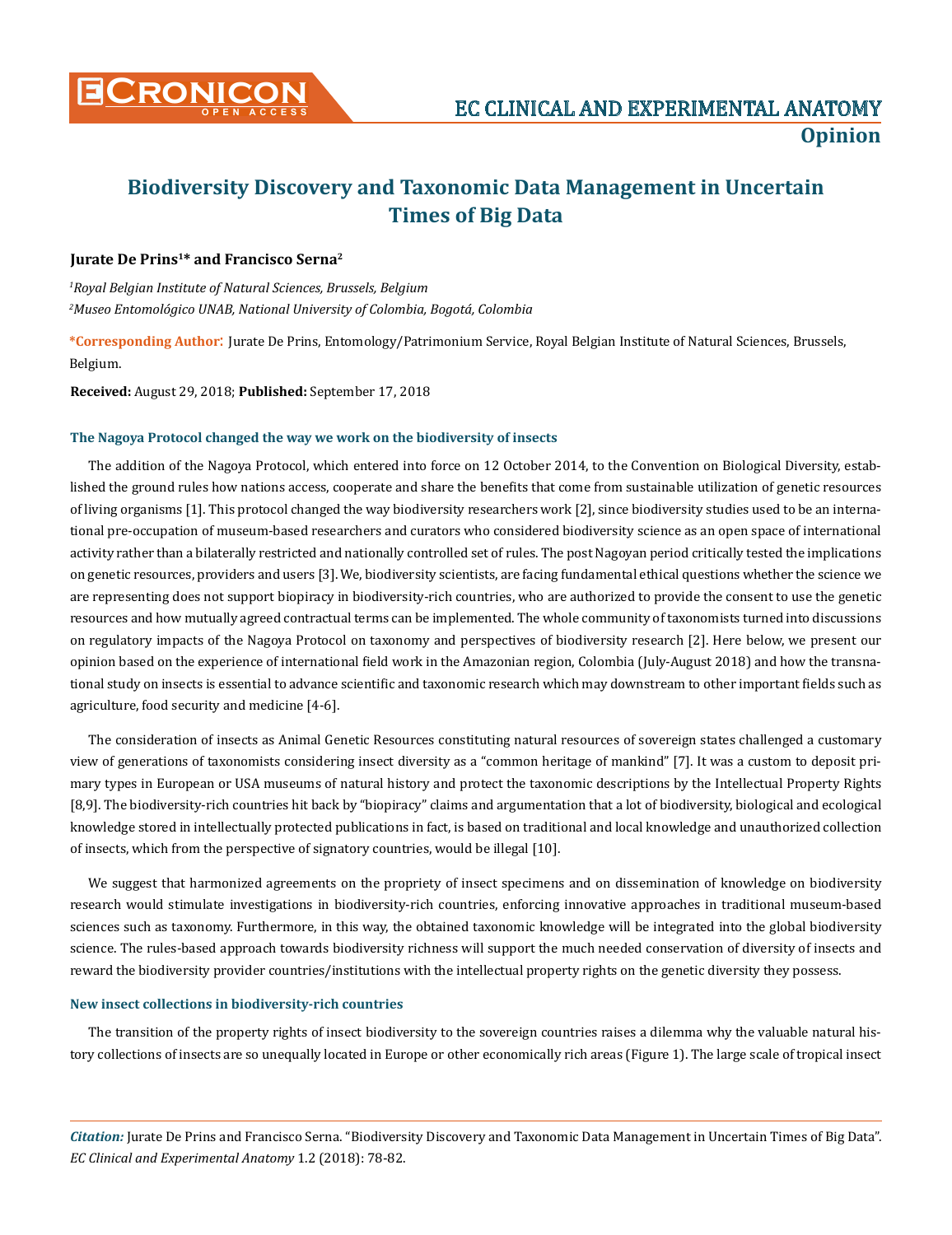biodiversity is unequalled by those of any other group of animals. Advances in insect metagenomics, imaging, and digitization have demonstrated that the physical location of a collection does not play any role in how entomological data are managed and utilized. Once the collections are considered as a domain of taxonomists and morphologists, at this scientific age they become a foundational research field for many disciplines that rely upon biodiversity, like documenting and describing the distribution of species, their tremendous diversity, impacts to health issues, agricultural practices and food security [11,12]. New technologies transformed the way in which insect collections are utilized. The specimen data become exchangeable in different formats without physically handling the specimens and a new generation of genomic sequencing and morphological imaging such as microcomputed tomography releases such a huge amount of data unimaginable a decade ago [12]. Therefore, the physical presence of types and verified voucher specimens, where the conditions allow, can stay by Nagoya Protocol defined owners, while exchange and study of data can be performed virtually.



*Figure 1: Disproportional representation of the types of the Neotropical Gracillariidae species in natural history collections. Data from the Global Taxonomic Database of Gracillariidae available at www.gracillariidae.net*

The complexity of insect collections and the magnitude of the task to liberate the data are unrivalled: for example, The Natural Museum of Natural History, Smithsonian Institution contains 35 million insect specimens, the 59 CETAF institutions hold 80% of described biodiversity as specimens, GBIF operates with data obtained from 1 billion specimens (see [https://entomology.si.edu/Collections,](https://entomology.si.edu/Collections) [https://](https://cetaf.org/) [cetaf.org/](https://cetaf.org/) and<https://www.gbif.org/>). The research questions that can address the enormous diversity of insects only now begin to use the power of data and only in recent years the entomological community started to understand what it means to operate digitized and diversified data while dealing with tropical diversity of insects [13]. We emphasize the necessity to keep the high standard while gathering digital data on tropical insects, for example: i) correct labelling of specimens with human and machine-readable unique specimen identifiers, ii) correct taxonomic identification based on integral methods, iii) continuous insertion of new data into a database; iv) accurate geo-referencing of data; v) continuously keeping digital data updated in appropriate data standards, etc. The summarized dissemination

*Citation:* Jurate De Prins and Francisco Serna. "Biodiversity Discovery and Taxonomic Data Management in Uncertain Times of Big Data". *EC Clinical and Experimental Anatomy* 1.2 (2018): 78-82.

79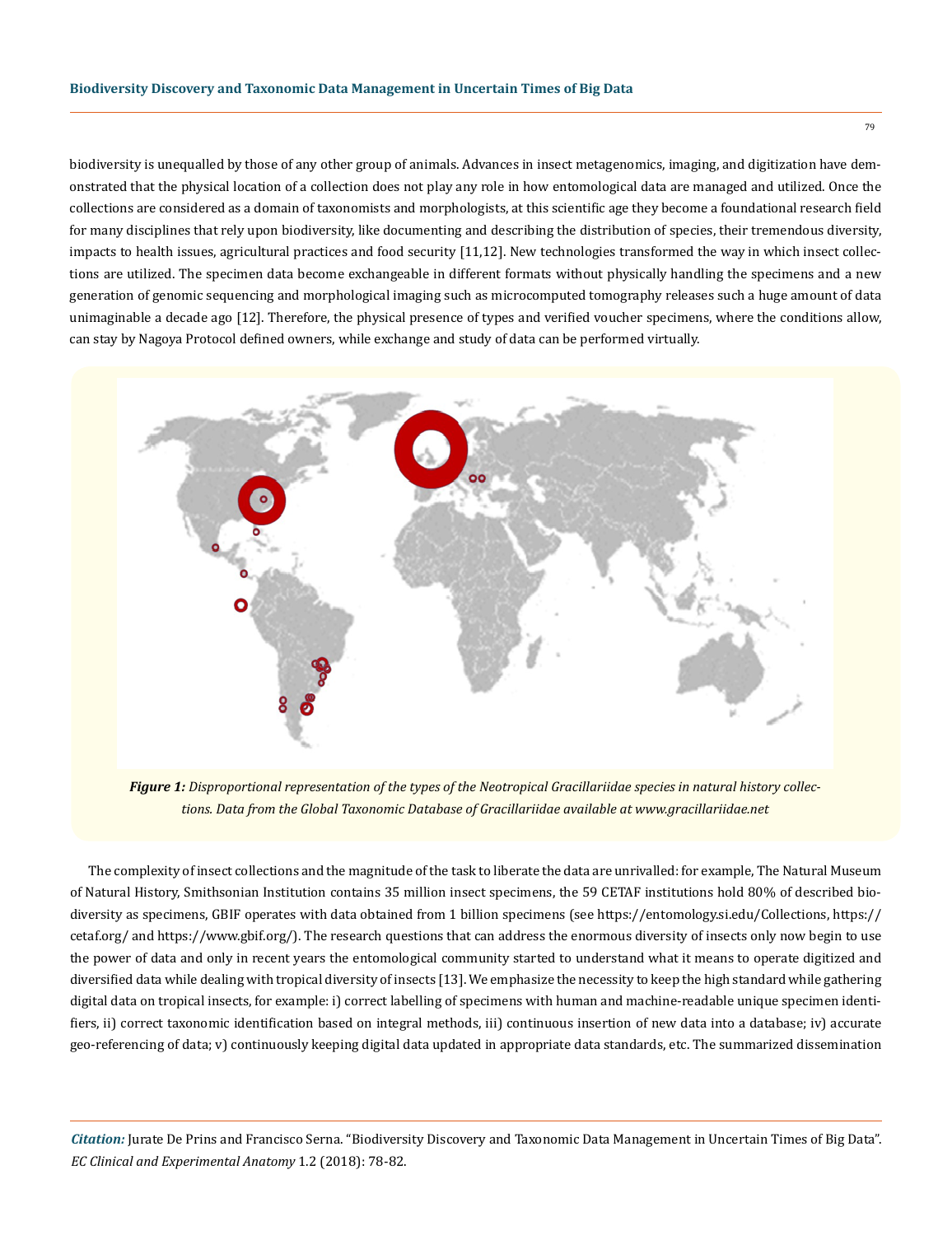of species, specimens, and associated taxonomic, distribution and biological data can be shared via publicly accessible global web portals like GBIF, so the community of biodiversity researchers and users can discover the information they search for and use it for environmental and social topics, e. g. environmental change, conservation, public health, invasive species, host shifts and others [14]. Data cleanliness remains a core issue in the application of biodiversity data and requires the cooperative efforts of the whole community of users.

#### **Linking historic and newly established collections**

As we suggested above there are important reasons, including legal ones driven by the Nagoya Protocol, to establish well-functioning museums of natural history in biodiversity-rich countries. These collections act and play a different role than the collections at the museums of natural history in economically rich countries (Figure 1). The transitions of work flow and the re-locations of physical specimens are related to technological advances in two fronts: genomic sequencing, and the second generation of morphological imaging. The processing of Big Data obtained from both domains require close collaboration and sharing the data of all involved partners.

Most entomological collections located in Europe and USA were established prior to routine inclusion of molecular evidences into the taxonomic and evolutionary studies, since most collections existed many years prior to the discovery of DNA. Though molecular methods advance very rapidly, and, in many cases, they provide positive results even from old historic specimens despite genetic degradation [15], this can, by no means, become a standard practice for historic, economic and practical reasons and because of the destructive methodology. The newly established collections in biodiversity-rich countries are an excellent source for recovering genes and genomes as sequencing technologies are constantly improving. Freshly collected genetic material stored in biodiversity-rich countries could serve to obtain contemporary genetic datasets in many genome-oriented biodiversity projects. Micro and nano computed tomography and 3D reconstructions will become common approaches in taxonomy and systematics while studying historic and unique type specimens housed in historic collections because of the non-destructive nature of scanning [16].

#### **Biodiversity research and biodiversity education in tropical areas as one integral package**

Though biodiversity research faces challenges of a hypercompetitive system in research and financial constraints [17], we witness that insect biodiversity education in the Amazonian region can build strongly cooperative relationships between local authorities, educational staff and international biodiversity researchers based on trust. That kind of relationship ensures a highly positive working atmosphere for biodiversity research. The program included two key elements: 1) a project-based, result-oriented strategy that includes applications for agriculture and 2) direct and practical biodiversity education. The education on the richness of insect diversity in the tropics targets "the most devoted of the devoted", also includes initiatives which help to stimulate the striving for excellence and creating recognition of cultural values. Furthermore, the joint cooperative work of research and education is paramount in helping to understand the complexity of issues related to tropical environment and biodiversity.

#### **New developments in technology require a global biodiversity data management vision**

Despite efforts to conserve and restore the habitats, biodiversity continues to decline. Therefore, the present generation of taxonomists have to evaluate the impact on biodiversity loss and prepare strategies which aim to achieve the reliable documentation of the state of the art of biodiversity and reduce the direct pressures on biodiversity facing the global demand for food, wood, water and energy. The biodiversity data on tropical insects gathered from specimens in museum collections are often presented on the basis of pre-set project storylines, while global management of such data would allow achievement of long-term goals.

Efficacy started to be a key word in biodiversity data management, since information packages are immensely big. The data management following the traditional taxonomic divisions per insect orders seems not the best solution when trophic biology and cross-taxa interrelations are studied. Therefore, with the division of data into smaller work packages, the work crosses orders [18] and even kingdoms promoting the condition that these data are related, exchangeable and exportable to different datasets.

#### **Conclusions**

The development of new technology and shifts on interests change the entire organization of the collection-based work on biodiversity of insects. Changes are difficult to conceive; they touch issues of people and do not guarantee a certain future. Furthermore,

80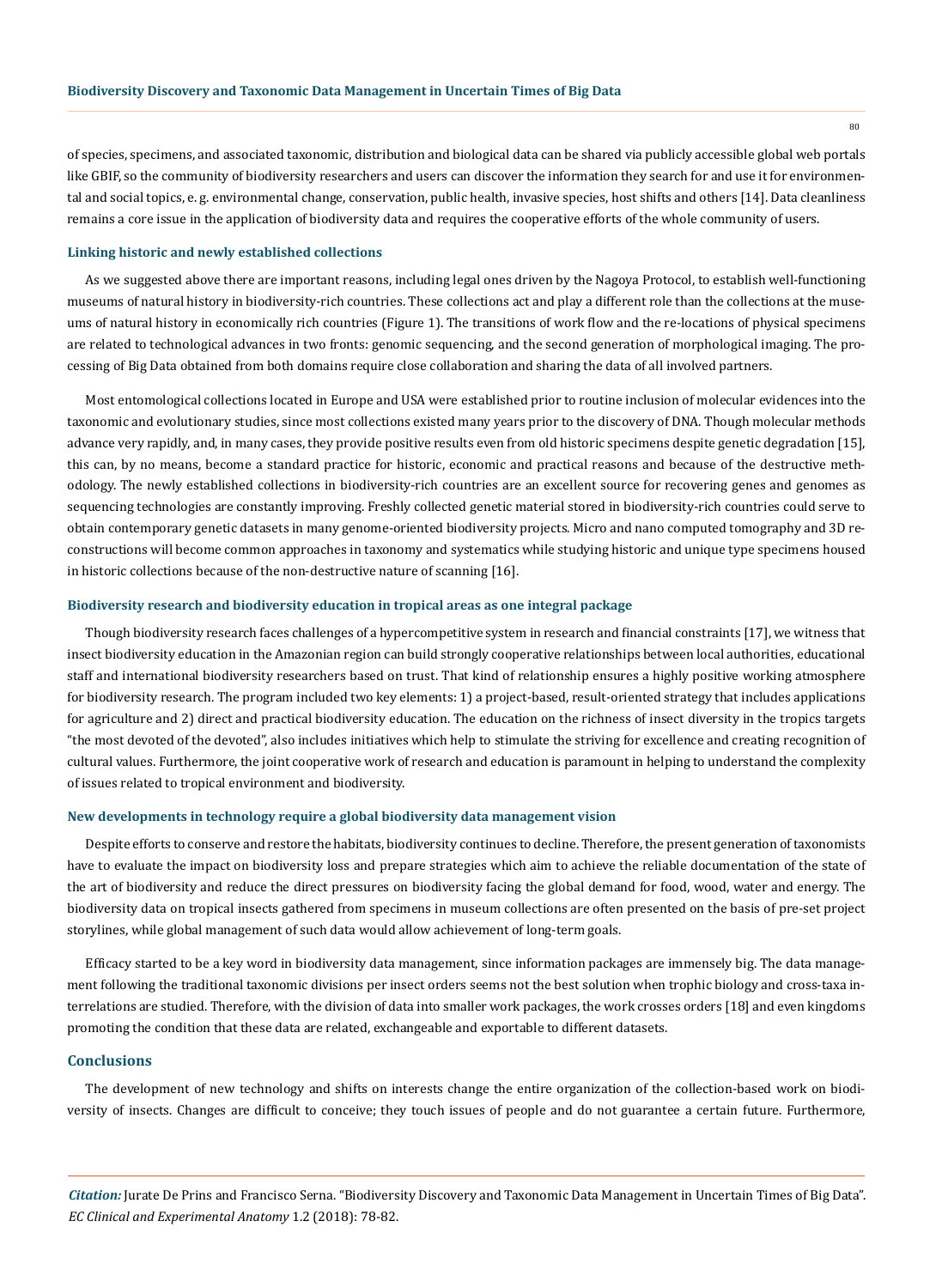the consequences due to technological applications, rapid increase in productivity, and "soft" people issues related to reputation are difficult to predict. Most resistance to change derives from managing the change itself [19]. The biodiversity data boom sets the goals which need to be understood by a broad community of biodiversity specialists seeking how, and by whom, these goals can be achieved. In this opinion we attempted to present credible proposals to the community of taxonomists and give our vision on how we deal with global tropical insect biodiversity management issues, and how we draft long-term cooperative plans which we feel are likely to succeed.

### **Acknowledgements**

The authors thank Mignon Davis (Smithsonian Institution, Washington DC, USA) for her support of our statements presented in this Article and her editorial suggestions.

### **Bibliography**

- 1. [Nagoya Protocol Implementation Fund \(NPIF\). The World Bank.](http://fiftrustee.worldbank.org/Pages/npif.aspx)
- 2. Divakaran KP., *et al*[. "When the cure kills-CBD limits biodiversity research.](https://www.ncbi.nlm.nih.gov/pubmed/29954970) *Science* 360.6396 (2018): 1405-1406.
- 3. [Kariyawasam K. and Tsai M. "Access to genetic resources and benefit sharing: Implications for Nagoya Protocol on providers and us](https://onlinelibrary.wiley.com/doi/abs/10.1111/jwip.12095)ers". *[World Intellectual Property](https://onlinelibrary.wiley.com/doi/abs/10.1111/jwip.12095)* (2018).
- 4. McGeoch MA., *et al*[. "Environmental impact classification for alien insects: a review of mechanisms and their biodiversity outcomes".](https://www.sciencedirect.com/science/article/pii/S2214574515001352)  *[Current Opinion in Insect Science](https://www.sciencedirect.com/science/article/pii/S2214574515001352)* 12 (2015): 46-53.
- 5. Thorn S., *et al*[. "Impacts of salvage logging on biodiversity: A meta-analysis".](https://besjournals.onlinelibrary.wiley.com/doi/10.1111/1365-2664.12945) *Journal of Applied Ecology* 55.1 (2018): 279-289.
- 6. Halloran A., *et al*[. "Comparing Environmental Impacts from Insects for Feed and Food as an Alternative to Animal Production". In: Hal](https://link.springer.com/chapter/10.1007/978-3-319-74011-9_11)[loran A. Flore R, Vantomme P, Roos N \(eds\) Edible Insects in Sustainable Food Systems. Springer, Cham. \(2018\): 163-180.](https://link.springer.com/chapter/10.1007/978-3-319-74011-9_11)
- 7. Leroy G., *et al*[. "Stakeholder involvement and the management of animal genetic resources across the world".](https://www.sciencedirect.com/science/article/pii/S1871141317300562) *Livestock Science* 198 [\(2017\): 120-128.](https://www.sciencedirect.com/science/article/pii/S1871141317300562)
- 8. Drahos P. "A Philosophy of Intellectual Property". Taylor and Francis Group, London (2016): 272.
- 9. [Agosti D and Egloff W. "Taxonomic information exchange and copyright: the Plazi approach".](https://www.ncbi.nlm.nih.gov/pubmed/19331688) *BMC Research Notes* 2 (2009): 53.
- 10. [Posey DA and Dutfield G. "Beyond intellectual property: toward traditional resource rights for indigenous peoples and local commu](http://lib.icimod.org/record/10010/files/1393.pdf)[nities". International Development Research Centre \(1996\): 303.](http://lib.icimod.org/record/10010/files/1393.pdf)
- 11. [Tang Q-Y and Zhang C-X. "Data Processing System \(DPS\) software with experimental design, statistical analysis and data mining de](https://www.ncbi.nlm.nih.gov/pubmed/23955865)[veloped for use in entomological research".](https://www.ncbi.nlm.nih.gov/pubmed/23955865) *Insect Science* 20.2 (2012): 254-260.
- 12. Short AE., *et al*[. "Entomological Collections in the Age of Big Data".](https://www.ncbi.nlm.nih.gov/pubmed/29058981) *Annual Review of Entomology* 63 (2018): 513-530.
- 13. [Stork NE. "How many species of Insects and other terrestrial Arthropods are there on Earth?"](https://www.ncbi.nlm.nih.gov/pubmed/28938083) *Annual Review of Entomology* 63 [\(2018\): 31-45.](https://www.ncbi.nlm.nih.gov/pubmed/28938083)
- 14. Maldonado C., *et al*[. "Estimating species diversity and distribution in the era of big data: To what extent can we trust public data](https://www.ncbi.nlm.nih.gov/pubmed/27656106)bases?" *[Global Ecology and Biogeography](https://www.ncbi.nlm.nih.gov/pubmed/27656106)* 24.8 (2015): 973-984.
- 15. [Sproul JS and Maddison DR. "Sequencing historical specimens: successful preparation of small specimens with low amounts of de](https://www.ncbi.nlm.nih.gov/pubmed/28199781)graded DNA". *[Molecular Ecology Resources](https://www.ncbi.nlm.nih.gov/pubmed/28199781)* 17.6 (2017): 1183-1201.

*Citation:* Jurate De Prins and Francisco Serna. "Biodiversity Discovery and Taxonomic Data Management in Uncertain Times of Big Data". *EC Clinical and Experimental Anatomy* 1.2 (2018): 78-82.

81